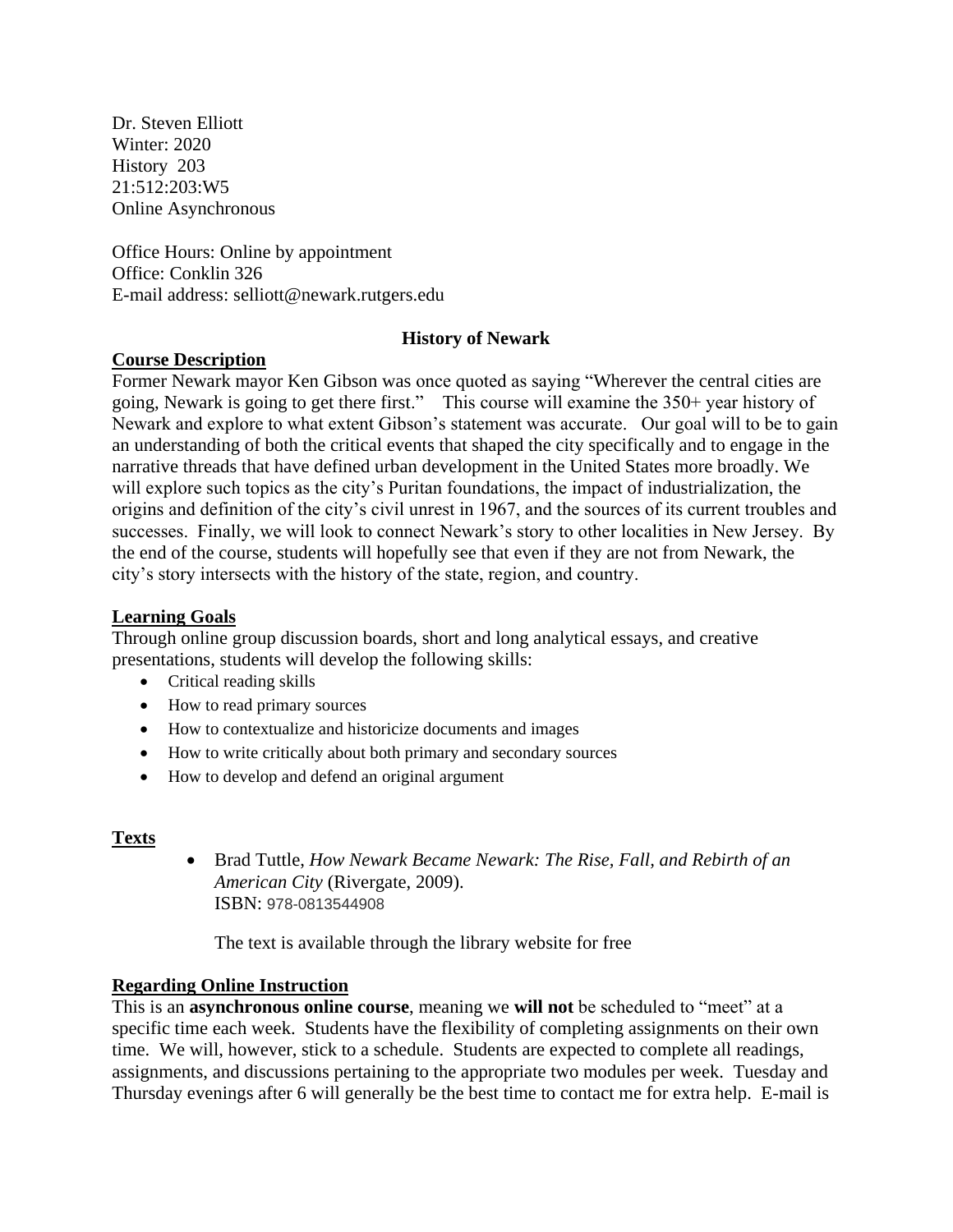the best mode of contact, although Blackboard does offer other options for one-on-one discussions. I will post the syllabus and syllabus updates on Blackboard, and I'll also post modules course documents and assignments. Each module will include readings, narrated short lectures, and discussion prompts, as well as occasional videos, weblinks, and other items. Be sure that you have created a Net ID; you'll need it to access the site. While this is an online class, I hope we can have a good amount of engagement in class between students and instructor, as well as between students. The more you contribute to online discussions, share your thoughts via e-mail, and give effort to creative projects, the more rewarding this course experience will be for you.

## **Voicethread**

This course will make extensive use of Voicethread, an interactive online learning software. Voicethread is integrated into Blackboard; you do not need download any software to get started. Lecture slides and primary sources will be uploaded as Voicethreads within our weekly learning modules. The software allows you ask questions and leave comment (audio, video, or textual) on all class materials. This will be one of the primary ways students can engage with the course, and one of the main ways of measuring participation.

## **Learning Modules**

The majority of the materials we cover will be located in "learning modules" on Blackboard, housed under the "assignments" section. Each learning module will generally consist of an overview, one or two readings (usually book chapters or scholarly articles), one or two Voicethread lectures, a series of primary source readings (original documents from Newark's history), and a short quiz.

## **Course Requirements**

| -Module online quizzes          | 10% |
|---------------------------------|-----|
| -Individual engagement          | 15% |
| -Individual Presentation        | 15% |
| -Primary Source Paper           | 15% |
| -Group Projects and discussions | 20% |
| -Final Paper                    | 25% |
|                                 |     |

**Individual Engagement**- Students can engage by commenting on Voicethreads, submitting questions and comments via email, and/or contributing exceptional contributions to group discussions (see below).

**Online Group Work-** During week's 1 and 3 I will post a discussion prompt on blackboard related to an issue covered in that week's materials. Students are to provide their personal response to the question, as well as comment on at least one classmate's post. Since we have a large class, students will be placed into groups of four or five to streamline discussions. Students are encouraged to submit their responses earlier to ensure ample time to generate good discussions. During week's 2 and 4, students will collaborate to on small creative projects related to the corresponding weeks' materials.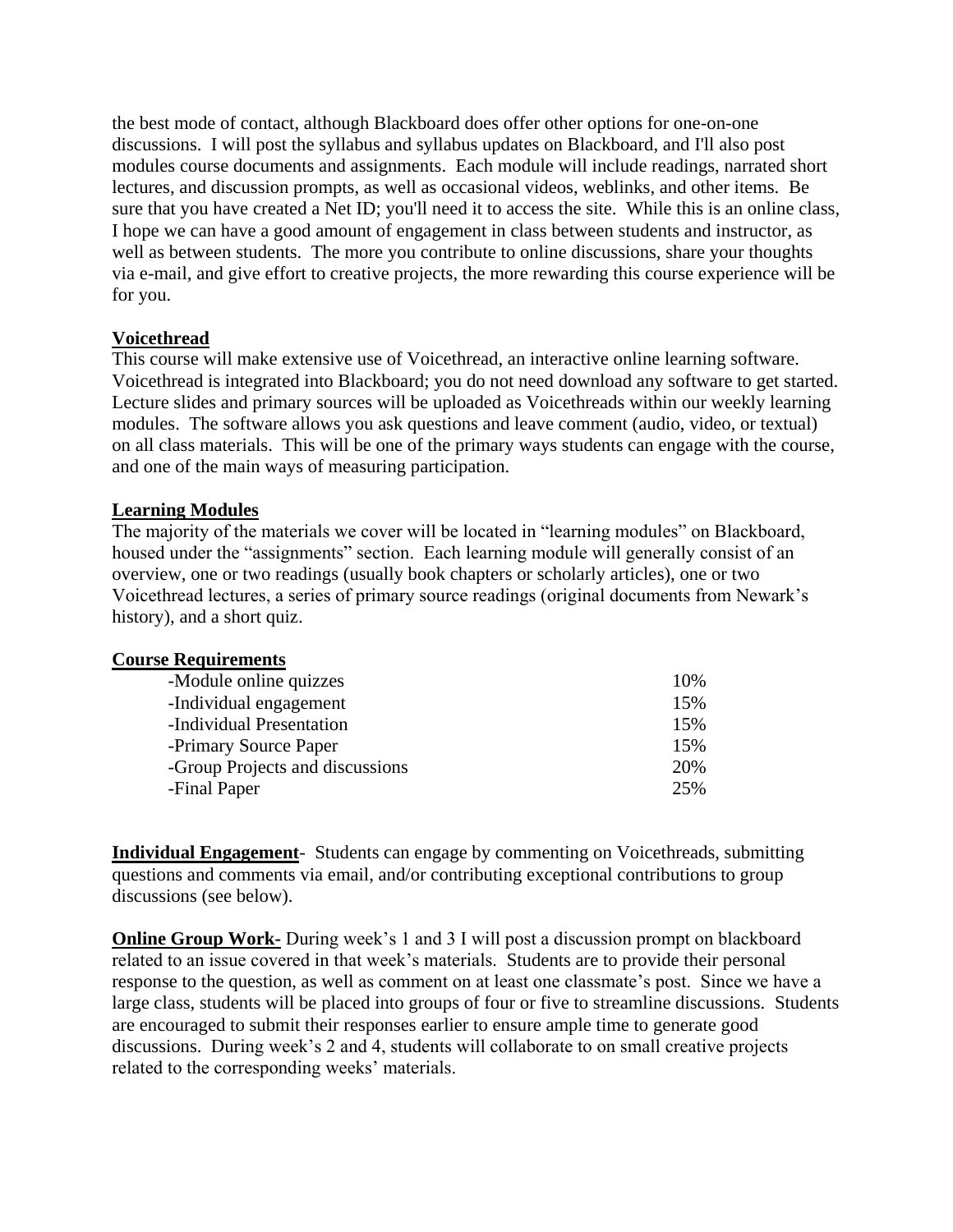**Module Quizzes***-*Students will take 10 quizzes on Blackboard, one for each module. These timed (30-minute) multiple choice quizzes will evaluate how well students have studied the assigned readings and lectures for the previous two modules. Students should take these quizzes only when they have enough time to complete them and are confident that their internet connection and browser will function properly. **I will not clear quiz grades and permit second attempts due to purported "technical difficulties."**

**Primary Source Papers-** Students will write a 2-3 page paper responding to a prompt related to the primary source readings for each module. These must be submitted via Blackboard by January 3.

**Individual Presentation-** Students will create one PowerPoint to be submitted during the final week of class. Students have the option of presenting on a specific topic in Newark's history or a topic of local interest that relates to a course theme. Topic ideas should be submitted via email by the end of week 2.

**Final Analytical Paper**- Students will write a 3-4 page paper, due during the final week of the semester. These papers will ask students to compare the arguments and interpretations of different historians and draw conclusions about Newark's past.

## **Grading Scale**

Grades will be assessed as described below. Rutgers does not give "minus" grades or "A+" grades. There will not be any rounded grades. So, an 899 out of 1000 for the semester will remain a B+.

90% and above: A 87%-89.9%: B+ 80%-86.9%: B 77%-79.9%: C+ 70%-76.9%: C 60%:-69.9%: D Below 60%: F

# **The Writing Center**

The Writing Center [\(http://www.ncas.rutgers.edu/writingcenter\)](http://www.ncas.rutgers.edu/writingcenter), located in Room 126 of Conklin Hall, offers writing tutoring and writing workshops to all undergraduate students currently enrolled in classes on the Rutgers-Newark campus. Their tutors work to help students become more independent readers and writers capable of responding well to the demands of writing within the university. Please inform your students that The Writing Center is available to them free of charge and encourage them to take advantage of their services to strengthen their reading, writing, and research skills.

# **Academic Integrity, Plagiarism, and Cheating**

Integrity is fundamental to the academic enterprise. It is violated by such acts as borrowing or purchasing assignments (including but not limited to term papers, essays, and reports) and other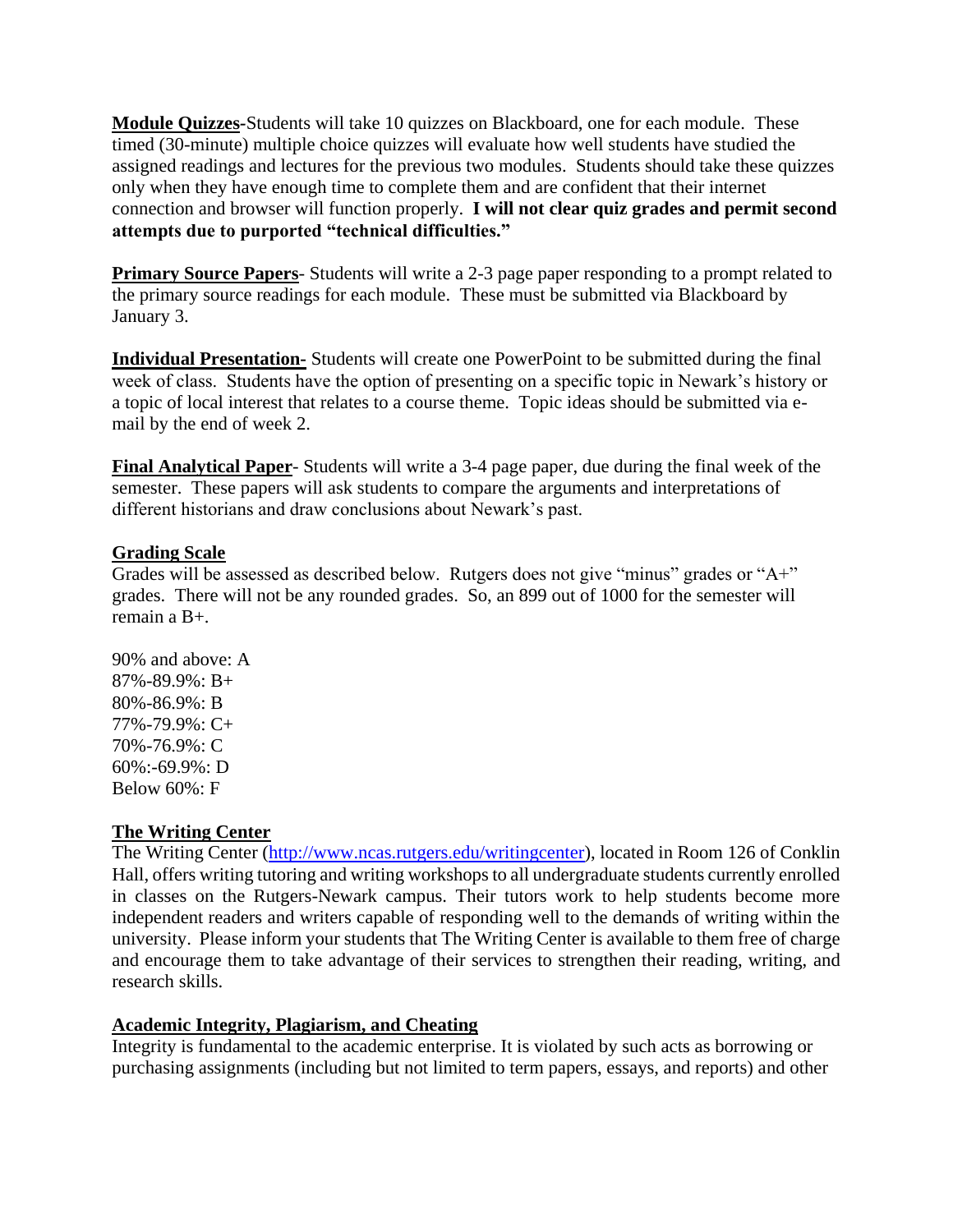written assignments, using concealed notes or crib sheets during examinations, copying the work of others and submitting it as one's own, and misappropriating the knowledge of others. The sources from which one derives one's ideas, statements, terms, and data, including Internet sources, must be fully and specifically acknowledged in the appropriate form; failure to do so, intentionally or unintentionally, constitutes plagiarism. Violations of academic integrity may result in a lower grade or failure in a course and in disciplinary actions with penalties such as suspension or dismissal from the College. The university's policy on academic integrity is available at:

http://academicintegrity.rutgers.edu/academic-integrity-policy/

All students are required to sign the Rutgers Academic Integrity Pledge and the Rutgers Honor Pledge on all examinations and major course assignments submitted for grading.

"On my honor, I have neither received nor given any unauthorized assistance on this examination assignment."

## **Accommodation and Support Statement**

Rutgers University Newark (RU-N) is committed to the creation of an inclusive and safe learning environment for all students and the University as a whole. RU-N has identified the following resources to further the mission of access and support:

**For Individuals with Disabilities:** The Office of Disability Services (ODS) is responsible for the determination of appropriate accommodations for students who encounter barriers due to disability. Once a student has completed the ODS process (registration, initial appointment, and submitted documentation) and reasonable accommodations are determined to be necessary and appropriate, a Letter of Accommodation (LOA) will be provided. The LOA must be given to each course instructor by the student and followed up with a discussion. This should be done as early in the semester as possible as accommodations are not retroactive. More information can be found at [ods.rutgers.edu](https://ods.rutgers.edu/). Contact ODS at (973)353-5375 or via email at [ods@newark.rutgers.edu](mailto:ods@newark.rutgers.edu).

**For Individuals who are Pregnant**: The Office of Title IX and ADA Compliance is available to assist with any concerns or potential accommodations related to pregnancy. Students may contact the Office of Title IX and ADA Compliance at (973) 353-1906 or via email at [TitleIX@newark.rutgers.edu](mailto:TitleIX@newark.rutgers.edu).

**For Absence Verification:** The Office of the Dean of Students can provide assistance for absences related to religious observance, emergency or unavoidable conflict (e.g., illness, personal or family emergency, etc.). Students should refer to [University Policy 10.2.7](https://policies.rutgers.edu/1027-currentpdf) for information about expectations and responsibilities. The Office of the Dean of Students can be contacted by calling (973) 353-5063 or emailing [deanofstudents@newark.rutgers.edu](mailto:deanofstudents@newark.rutgers.edu).

**For Individuals with temporary conditions/injuries:** The Office of the Dean of Students can assist students who are experiencing a temporary condition or injury (e.g., broken or sprained limbs, concussions, or recovery from surgery). Students experiencing a temporary condition or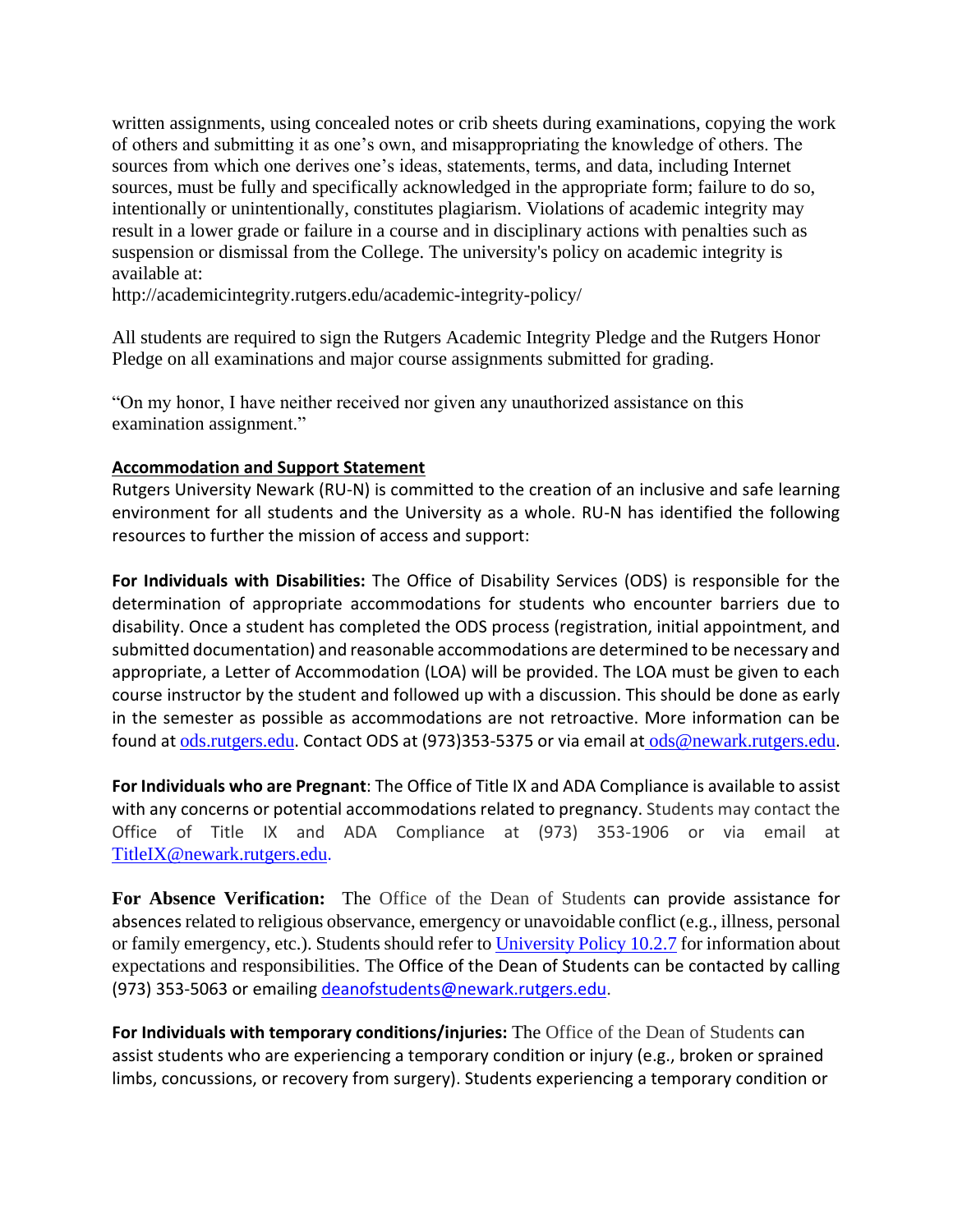injury should submit a request using the following link: [https://temporaryconditions.rutgers.edu.](https://temporaryconditions.rutgers.edu/)

**For English as a Second Language (ESL)**: The Program in American Language Studies (PALS) can support students experiencing difficulty in courses due to English as a Second Language (ESL) and can be reached by emailing [PALS@newark.rutgers.edu](mailto:PALS@newark.rutgers.edu) to discuss potential supports.

**For Gender or Sex-Based Discrimination or Harassment:** The Office of Title IX and ADA Compliance can assist students who are experiencing any form of gender or sex-based discrimination or harassment, including sexual assault, sexual harassment, relationship violence, or stalking. Students can report an incident to the Office of Title IX and ADA Compliance by calling (973) 353-1906 or emailing [TitleIX@newark.rutgers.edu](mailto:TitleIX@newark.rutgers.edu). Incidents may also be reported by using the following link: tinyurl.com/RUNReportingForm. For more information, students should refer to the University's Student Policy Prohibiting Sexual Harassment, Sexual Violence, Relationship Violence, Stalking and Related Misconduct located at http://compliance.rutgers.edu/title-ix/abouttitle-ix/title-ix-policies/.

**For support related to interpersonal violence:** The Office for Violence Prevention and Victim Assistance can provide any student with confidential support. The office is a **confidential resource** and does *not* have an obligation to report information to the University's Title IX Coordinator. Students can contact the office by calling (973) 353-1918 or emailing [run.vpva@rutgers.edu](mailto:run.vpva@rutgers.edu). There is also a confidential text-based line available to students; students can text (973) 339-0734 for support.

**For Crisis and Concerns:** The Campus Awareness Response and Education (CARE) Team works with students in crisis to develop a support plan to address personal situations that might impact their academic performance. Students, faculty and staff may contact the CARE Team by using the following link: [tinyurl.com/RUNCARE](https://cm.maxient.com/reportingform.php?RutgersUniv&layout_id=11) or emailing [careteam@rutgers.edu](mailto:careteam@rutgers.edu).

**For Stress, Worry, or Concerns about Well-being:** The Counseling Center has confidential therapists available to support students. Students should reach out to the Counseling Center to schedule an appointment: [counseling@newark.rutgers.edu](mailto:counseling@newark.rutgers.edu) or (973) 353-5805. If you are not quite ready to make an appointment with a therapist but are interested in self-help, check out *TAO at Rutgers-Newark* for an easy, web-based approach to self-care and support: [https://tinyurl.com/RUN-TAO.](https://tinyurl.com/RUN-TAO)

**For emergencies**, call 911 or contact Rutgers University Police Department (RUPD) by calling (973) 353-5111.

**For Technology issues,** see "Technology Resources for Students" <https://coronavirus.rutgers.edu/technology-resources-for-students/> --Contact information for OIT-Newark Help Desk: <https://runit.rutgers.edu/hd/>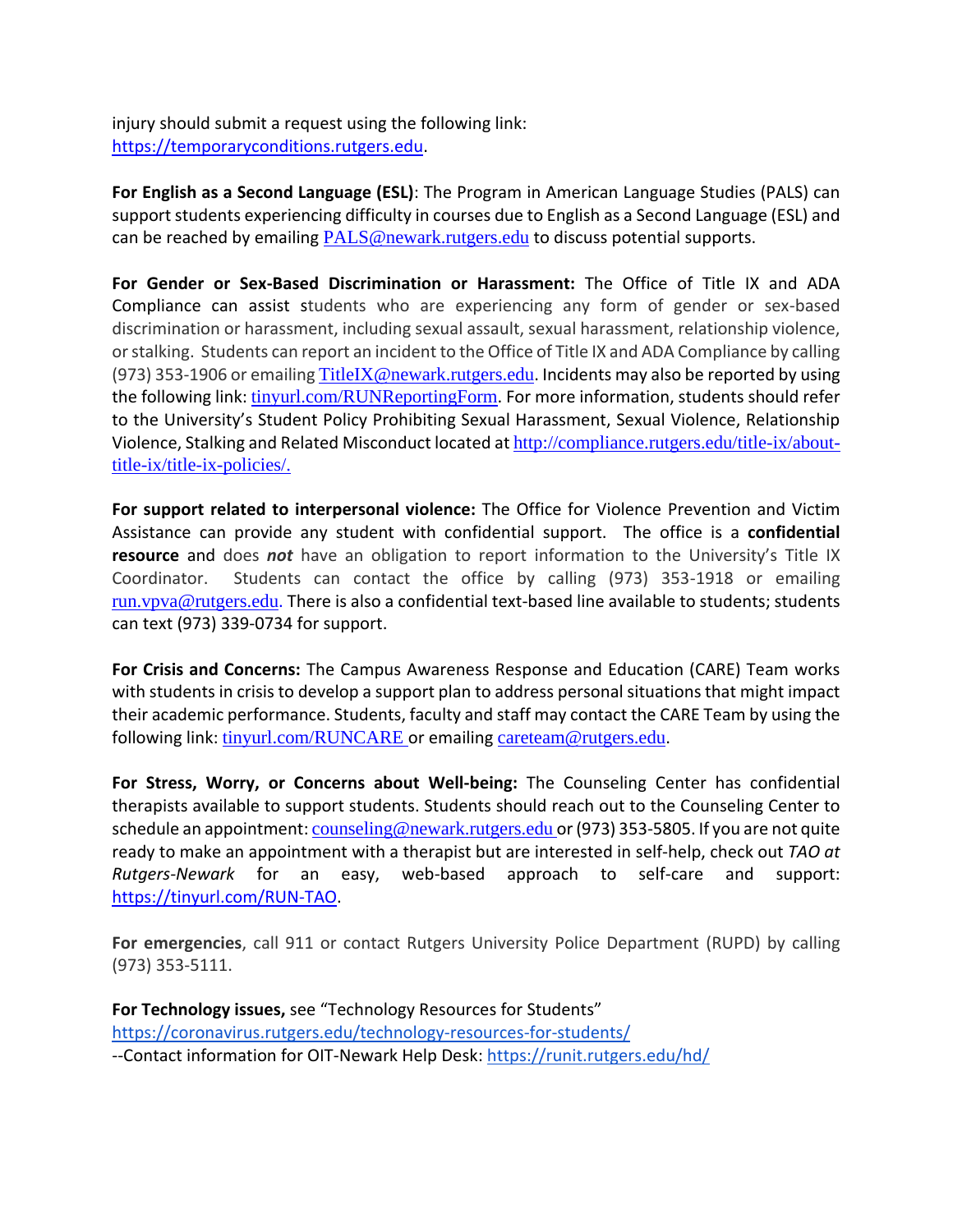## **Course Schedule**

# **Week 1 (Dec 22-27)**

**MODULE 1 COLONIAL NEWARK**

Reading: Tuttle*, pp. 13-22* Rudolph Veccoli, *The People of New Jersey* pp. 5-8

## **MODULE 2 THE MARKET REVOLUTION**

Reading: Tuttle*, pp. 22-end of Ch. 1* Joseph Gowaskie, *Workers in New Jersey*, 17-27

## **MODULE 3: THE IMMIGRANT CITY**

Reading: Samuel Popper, "New Tensions in Older Newark" Harvey Strum, "The New Jersey Irish and the Nativist Response" **Group Discussion post due December 27**

## **Week 2 (Dec 28-Jan 3) MODULE 4: URBAN HEALTH AND WELLNESS**

Reading: Tuttle, *Ch. 3,*  Stuart Galishoff, "Cholera in Newark, New Jersey"

## **MODULE 5: THE RISE AND FALL OF GREATER NEWARK**

Reading: Stellhorn, "Boom, Bust, and Boosterism" Karcher, *New Jersey's Municipal Madness* (excerpt)

# **MODULE 6 GREAT MIGRATION AND GREAT DEPRESSION**

Reading: Clement R. Price, "The Beleaguered City as Promised Land"

**Group project 1 due by January 1 Primary Source Essay due by January 3**

## **Week 3 (Jan 4-10)**

**MODULE 7: URBAN RENEWAL AND WHITE FLIGHT**

Reading: Tuttle, *Ch. 5*

Jane Jacobs, *The Death and Life of Great American Cities* (excerpts) "New York: The City and the World" film (available on Youtube)

# **MODULE 8: REBELLION 1967**

Reading: Tuttle, *Ch. 6*

## **MODULE 9: NEWARK IN THE 1970 AND 1980S**

Reading: Torres, "Newark's 1974 Puerto Rican Riots;" Tuttle*, Ch. 7-8* **Group Discussion Post due by January 8**

**Week 4 (Jan11-15)**